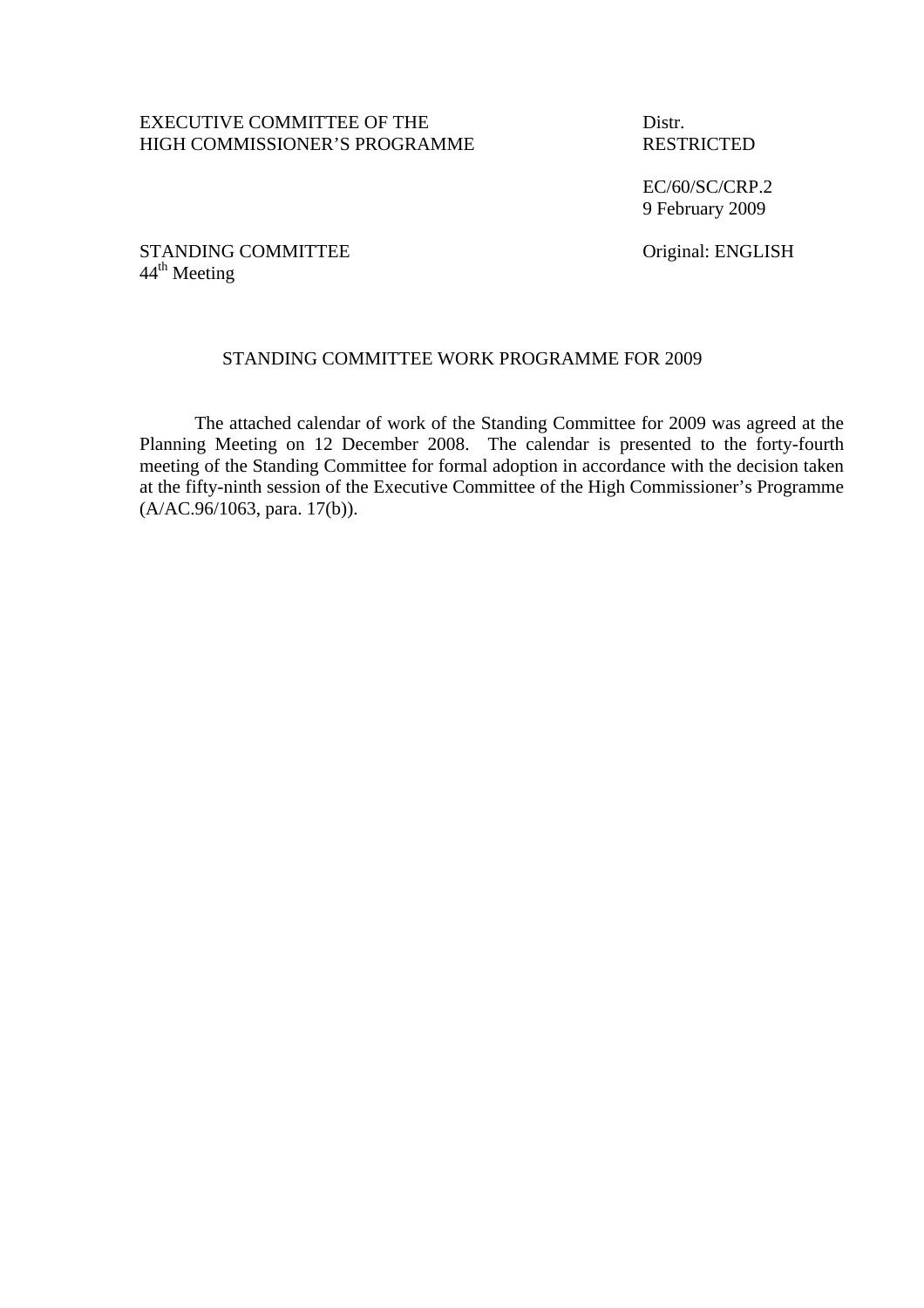

# **EX-CALENDAR BEAT CALENDAR**<br>
STANDING COMMITTEE - WORK PROGRAMME FOR 2009<br>
STANDING COMMITTEE - WORK PROGRAMME FOR 2009

|                                                                                | 44th Meeting<br>3-5 March 2009                                                                                                                                                                                                                                                                                                                                           | <b>45th Meeting</b><br>23-25 June 2009                                                                                                                                    | <b>46th Meeting</b><br>15-16 September 2009                                                                                                                                                                                                                                                   |
|--------------------------------------------------------------------------------|--------------------------------------------------------------------------------------------------------------------------------------------------------------------------------------------------------------------------------------------------------------------------------------------------------------------------------------------------------------------------|---------------------------------------------------------------------------------------------------------------------------------------------------------------------------|-----------------------------------------------------------------------------------------------------------------------------------------------------------------------------------------------------------------------------------------------------------------------------------------------|
| <b>PROGRAMME</b><br><b>BUDGETS AND</b><br><b>FUNDING</b>                       | Programme budgets and funding in 2008 and<br>projections for 2009                                                                                                                                                                                                                                                                                                        | Update on programme budgets and funding<br>$\bullet$<br>for 2008 and 2009<br>Global Report (2008)<br>$\bullet$                                                            | Update on programme budgets and funding<br>for 2009<br>Biennial Programme Budget for 2010/2011<br>$\bullet$<br>Report of the ACABQ on the draft budget<br>$\bullet$<br>for 2010/2011<br>Report on UNHCR's resource mobilization<br>strategy, including private sector<br>fundraising strategy |
| <b>INTERNATIONAL</b><br><b>PROTECTION</b>                                      |                                                                                                                                                                                                                                                                                                                                                                          | Note on International Protection<br>$\bullet$<br><b>Report on Statelessness</b><br>$\bullet$<br>Update on the implementation of the Agenda<br>$\bullet$<br>for Protection |                                                                                                                                                                                                                                                                                               |
| <b>REGIONAL</b><br><b>ACTIVITIES AND</b><br><b>GLOBAL</b><br><b>PROGRAMMES</b> | Strategic presentations on Africa, the<br>Americas, Asia and the Pacific, Europe and<br>the Middle East and North Africa as well as<br>on global programmes and partnerships<br><b>Supply Chain Management</b>                                                                                                                                                           | Staff safety and security issues, including<br>refugee security<br>Global Needs Assessment (GNA)                                                                          |                                                                                                                                                                                                                                                                                               |
| PROGRAMME /<br><b>PROTECTION</b><br><b>POLICY</b>                              | • Oral update on the implementation of the<br>policy framework and strategy in support of<br>the return and reintegration of displaced<br>populations<br>• Oral update on the implementation of the<br>global workplan for IDP operations and<br>progress on mainstreaming<br>• Oral update on the High Commissioner's 2008<br>Dialogue on protracted refugee situations | Refugee women<br>$\bullet$<br>Environmental issues                                                                                                                        |                                                                                                                                                                                                                                                                                               |